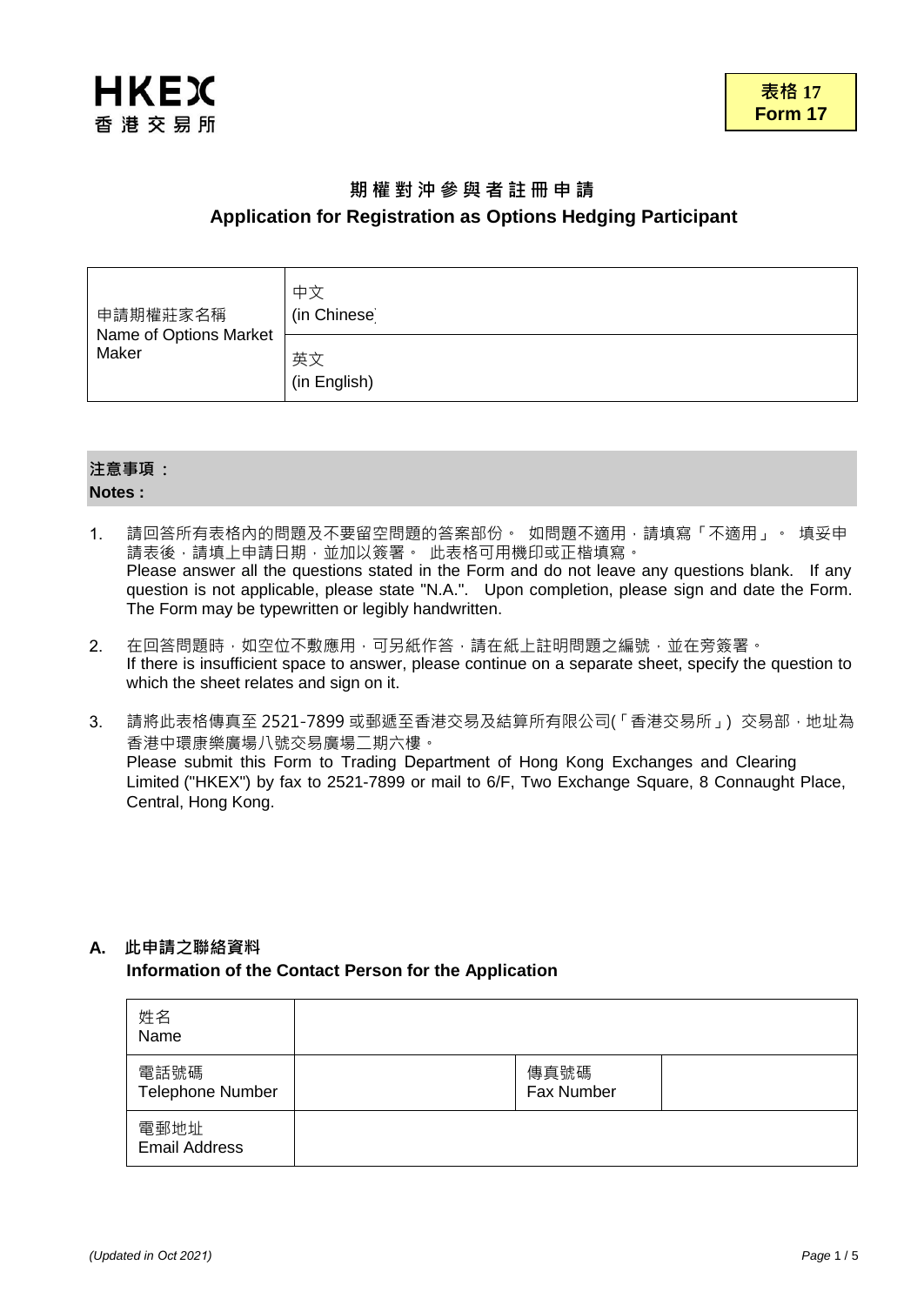## **B.** 期權對沖參與者名稱

## **Name of Options Hedging Participant**

請列出獲閣下委任,代表閣下或閣下的聯號賬戶進行期權對沖交易的香港聯合交易所有限公司 (「聯交 所」) 參與者(期權對沖參與者)名稱。

Please state the name of the Exchange Participant of The Stock Exchange of Hong Kong Limited ("SEHK") (Options Hedging Participant) appointed by you to conduct Options Hedging Transactions for your account or for the account of your affiliate.

| 期權對沖參與者名稱<br>Name of Options Hedging<br>Participant |
|-----------------------------------------------------|
|-----------------------------------------------------|

## **C.** 聯交所參與者 ( 期權對沖參與者 ) 聲明 **Declaration by the SEHK Participant (Options Hedging Participant)**

本公司, We,

## 聯交所參與者名稱 Name of SEHK Participant

- 1. 同意出任申請人的期權對沖參與者,代表申請人或申請人的聯號賬戶進行期權對沖交易; agree to act as an Options Hedging Participant of the Applicant to conduct Options Hedging Transactions for the account of the Applicant or for the account of the affiliate of the Applicant;
- 2. 同意按此表格所述的私隱政策聲明處理個人資料; **consent** to the processing of personal data in accordance with the Privacy Policy Statement included in this form;
- 3. 承諾本公司會遵守所有適用於聯交所不時生效之規則、規例及程序,及符合聯交所有關申請批核信件內 之條件及其他不時作出的指令,並**同意**在任何不遵守之情況下接受紀律處分;及 **undertake** that we shall comply with all applicable rules, regulation and procedures of SEHK from time to time in force, the conditions stated in the letter of approval and any other directives from time to time made by SEHK; and **agree** that any non-compliance shall render us liable to disciplinary proceedings; and
- 4. 同意聯交所及作為聯交所控制人的認可控制人又或任何作為聯交所控制人的認可控制人為其控制人的 公司可透露有關本公司的資料予證監會、其他交易所及監管機構 (不論於香港境內或境外)。 **consent** that SEHK and any recognized exchange controller which is the controller of SEHK or any company of which a recognized exchange controller which is controller of SEHK is a controller may disclose our information to the SFC, any exchange and regulatory authority (whether within or outside Hong Kong).

| 聯交所參與者簽署1<br>Signature of the<br>SEHK Participant <sup>1</sup> |                     | 日期<br>Date |
|----------------------------------------------------------------|---------------------|------------|
|                                                                | 連同公司印章              |            |
|                                                                | (with Company Chop) |            |
| 簽署人姓名                                                          | 職銜                  |            |
| Name of Signatory                                              | Position            |            |

必須由交易所參與者之負責人員或經由董事會授權之人士簽署。

The signatory shall be a Responsible Officer or a person duly authorized by the board of directors of the Exchange Participant.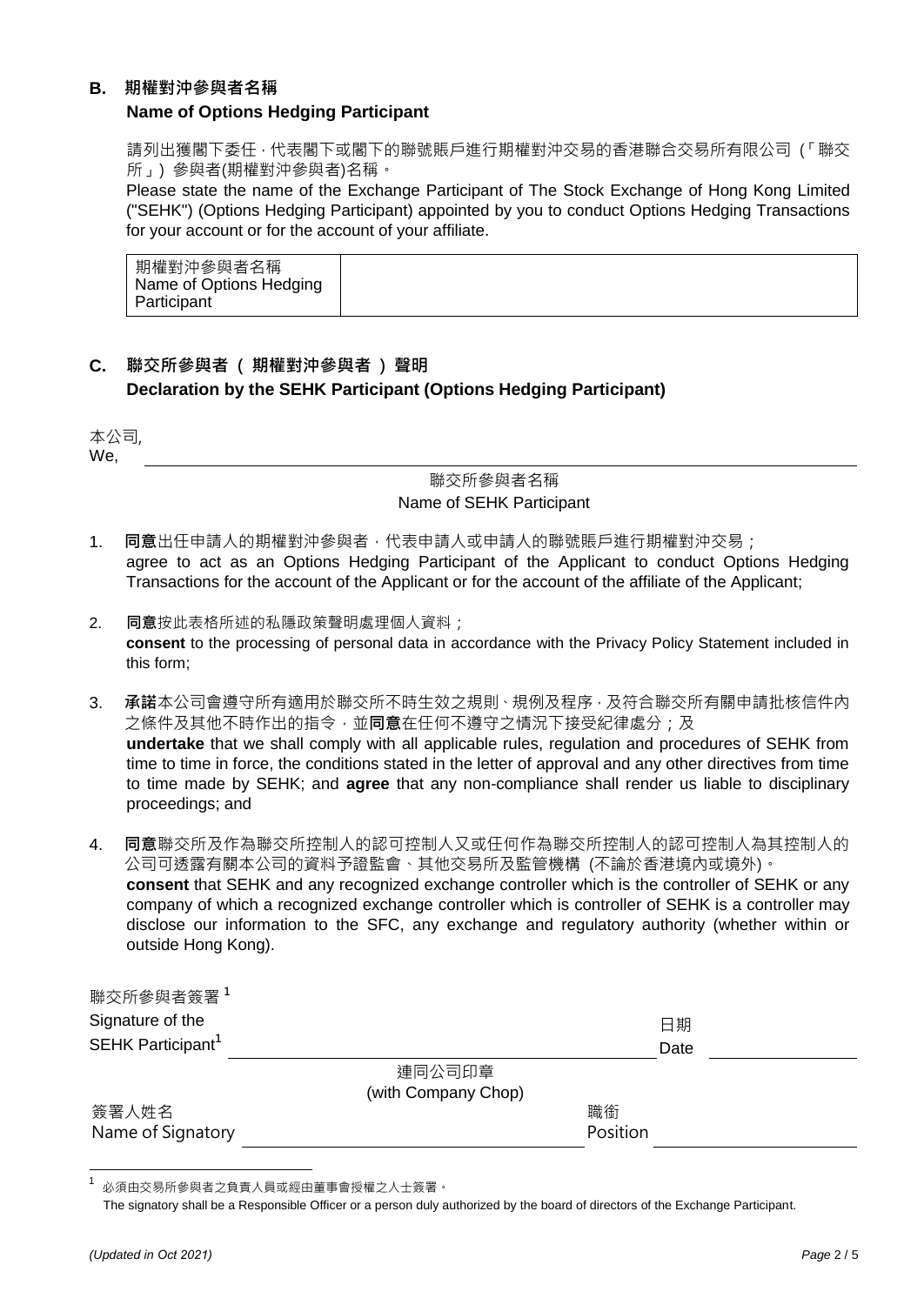## **D.** 期權莊家聲明 **Declaration by the Options Market Maker**

本公司, We,

# 期權莊家名稱

## Name of Options Market Maker

- 1. 申請註冊上述聯交所參與者為期權對沖參與者,代表本公司或本公司的聯號賬戶進行期權對沖交易。 **apply** to register the aforesaid SEHK Participant as an Options Hedging Participant to conduct Options Hedging Transactions for our account or for the account of our affiliate.
- 2. 同意按此表格所述的私隱政策聲明處理個人資料; **consent** to the processing of personal data in accordance with the Privacy Policy Statement included in this form;
- 3. 聲明載於此申請的資料 ( 包括載於申請文件的資料 ) 全屬完整、真實及正確。 同時,本公司並沒有 因任何陳述或遺漏而導致該等資料有任何不真確或誤導的成份; **declare** that the information provided in this application (including the information stated in the supporting documents) is complete, true and correct and that we have not made any statements or omissions which would render such information untrue or misleading;
- 4. 承諾若此申請所提供之資料,有任何變更,本公司當立刻通知聯交所; **undertake** that we shall notify SEHK immediately of any changes in the information given in this application;
- 5. 明白聯交所會對有關申請作出虛假或錯誤引導聲明之交易所參與者採取紀律處分; **understand** that SEHK may take disciplinary proceedings against a Participant which has made a false or misleading representation in relation to its application;
- 6. 承諾本公司會遵守所有適用於聯交所不時生效之規則、規例及程序,及符合聯交所有關申請批核信件內 之條件及其他不時作出的指令,並**同意**在任何不遵守之情況下接受紀律處分;及 **undertake** that we shall comply with all applicable rules, regulation and procedures of SEHK from time to time in force, the conditions stated in the letter of approval and any other directives from time to time made by SEHK; and **agree** that any non-compliance shall render us liable to disciplinary proceedings; and
- 7. 同意聯交所及作為聯交所控制人的認可控制人又或任何作為聯交所控制人的認可控制人為其控制人的 公司可透露有關本公司的資料予證監會、其他交易所及監管機構 ( 不論於香港境內或境外 )。 **consent** that SEHK and any recognized exchange controller which is the controller of SEHK or any company of which a recognized exchange controller which is controller of SEHK is a controller may disclose our information to the SFC, any exchange and regulatory authority (whether within or outside Hong Kong).

| 期權莊家簽署 $^1$           |                     |          |      |
|-----------------------|---------------------|----------|------|
| Signature of the      |                     |          |      |
| <b>Options Market</b> |                     |          | 日期   |
| Maker <sup>1</sup>    |                     |          | Date |
|                       | 連同公司印章              |          |      |
|                       | (with Company Chop) |          |      |
| 簽署人姓名                 |                     | 職銜       |      |
| Name of Signatory     |                     | Position |      |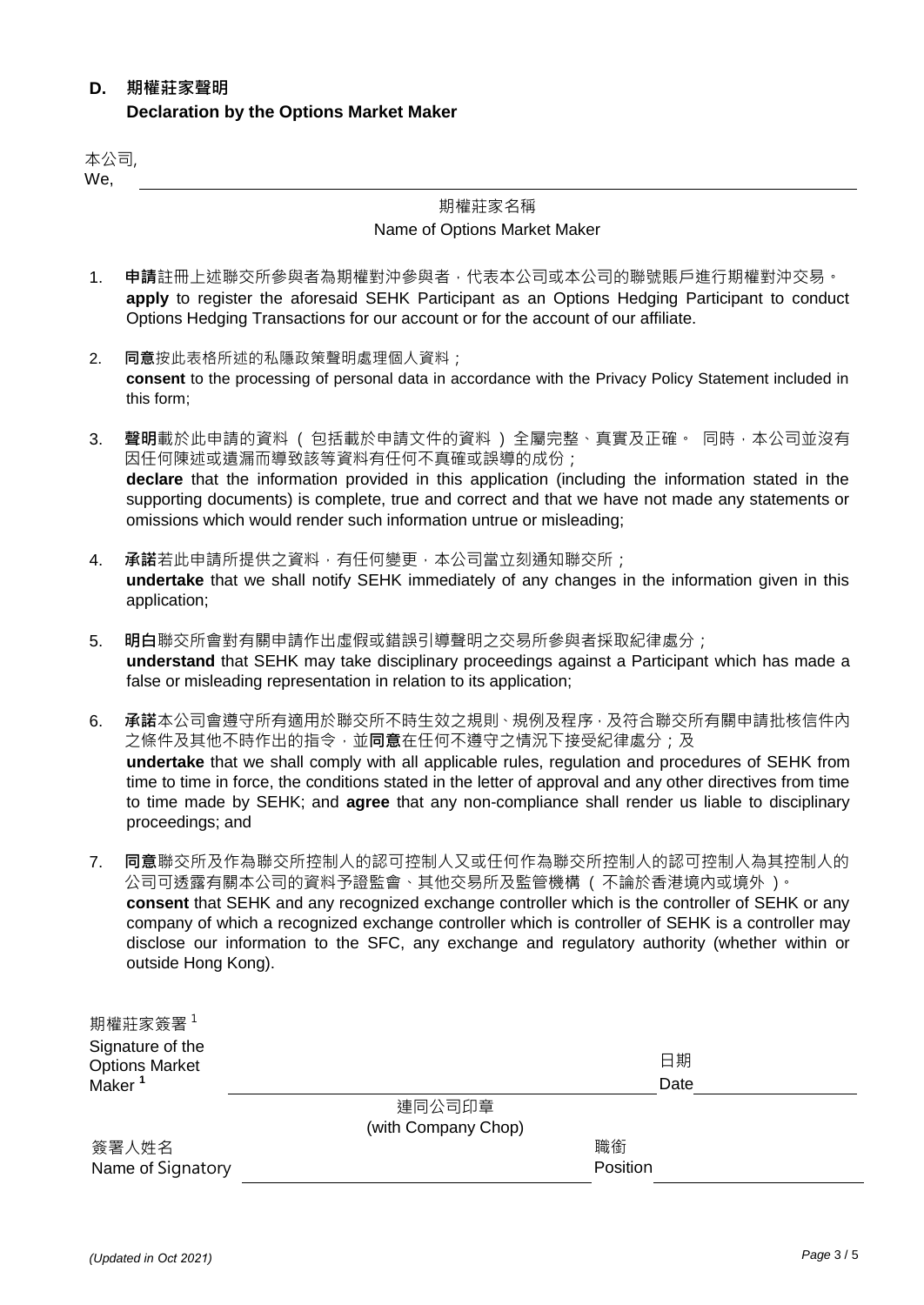## 私隱政策聲明

香 港 交 易 及 結 算 所 有 限 公 司 以 及 其 不 時 的 附 屬 公 司( 統 稱「 本 集 團 」)( 在 本 私 隱 政 策 聲 明 中 , 各 自 稱 為 「 **香 港 交 易 所** 」、 「 **我 們** 」 或 「 **本 集 團 成 員 公 司** 」 , 視 適 用 情 況 而 定 ) 明 白 根<br>據 香 港 法 例 第 486 章 《 個 人 資 料 ( 私 隱 ) 條 例 》 ( 該 「 **《 條** 例 》」)其在收集、持有、處理、使用及/或轉移個人資料 \*方面的責任。個人資料的收集只限作合法且相關的用途,並<br>方面的責任。個人資料的收集只限作合法且相關的用途,並 會採取一切實際可行方法去確保我們持有的個人資料準確無 誤 。 我 們 將 會 根 據 本 私 隱 政 策 聲 明 使 用 我 們 不 時 所 收 集 閣 下 的個人資料。

我們定期檢討這項私隱政策聲明,並可能不時加以修訂或加 入具體指示、政策及條款。本私隱政策聲明如有任何重要修<br>訂,我們會通過 閣下提供給我們的聯絡方式通知 閣下,也 閣下提供給我們的聯絡方式通知 閣下,也 會 按 該 《 條 例 》 的 規 定 , 讓 閣下可 以 透 過 屆 時 通 知 閣下的 途 徑 選 擇 拒 絕 接 收 此 類 修 訂 通 知 。 否 則 , 關 於 通 過 香 港 交 易 所 網 站 或 其 他 方 式 而 提 供 給 我 們 的 個 人 資 料 , 閣 下 繼 鑟 使 用 香港交易所網站或繼續維持與我們的關係即被視為同意並接 受此項私隱政策聲明(不時修訂)

如對這項私隱政策聲明或我們如何使用 閣下的個人資料有 任 何 疑 問 , 請 通 過 下 文 「 聯 繫 我 們 」 所 載 的 任 何 一 個 通 訊 渠 道與我們聯繫。

我們會採取一切實際可行方法確保個人資料的安全,以及避 免個人資料在未經授權或意外的情況下被取用、刪除或作其 他用途。這包括在實物具體上、技術上及程序上的適當安全 措 施 , 確 保 只 有 經 授 權 人 士 才 能 取 用 個 人 資 料 。

請 注 意 : 如 閣 下 沒 有 向 我 們 提 供 個 人 資 料 ( 或 有 關 閣下代 理 人 的 個 人 資 料 ) , 我 們 可 能 無 法 提 供 閣 下 要 求 的 資 訊 、 產 品 或 服 務 又 或 無 法 處 理 閣 下 的 要 求 、 申 請 、 訂 購 或 登 記 , 亦可能無法執行或履行監管職能(定義見下文)。

## 目 的

我 們 或 會 為 了 以 下 目 的 而 不 時 收 集 閣 下 的 個 人 資 料 ( 包 括<br>但 不 限 於 閣 下 的 姓 名 、 郵 寄 地 址 、 電 話 號 碼 、 電 郵 地 址 、 出生日期和登入名稱):

1. 處理 閣下的申請、訂購及登記使用我們的產品及服務;<br>2. 執行或履行委選交易所以及任何中其作為認可控制人的 執 行 或 履 行 香 港 交 易 所 以 及 任 何 由 其 作 為 認 可 控 制 人 的 公司 ( 定 義 見 香 港 法 例 第 571 章 《 證 券 及 期 貨 條 例 》 ) 的 職 能(「監管職能」); 3 . 向 閣下提供我們的產品和服務,以及 與 此 相 關 的 賬 戶 管 理 ;

4 . 進行研究和統計分析; 5. 處 理 閣 下 應 聘 香 港 交 易 所 職 位 或 工 作 的 申 請 , 以 評 估 閣 下 是 否 為 適 合 人 選 , 並 向 閣 下 的 前 僱 主 進 行 相 關 的 背 景 查證;及 6 . 與上列任何一項有直接關聯的其他目的。

#### 直接營銷

如 閣 下 已 經 給 予 同 意 而 其 後 並 無 撤 回 , 我 們 也 可 能 會 使 用 □ 下 的 姓 名 、 郵 寄 地 址 、 電 話 號 碼 和 電 郵 地 址 , 用 以 寄 送 宣 傳 資 料 , 就 香 港 交 易 所 以 及 本 集 團 其 他 成 員 公 司 的 金 融 和 資 訊服務維行直接營銷活動

如 不 希 望 收 到 我 們 的 宣 傳 和 直 接 營 銷 資 料 , 或 不 希 望 收 到 某 類 宣 傳 和 直 接 營 銷 資 料 , 又 或 不 希 望 在 某 種 途 徑 收 到 此 類 材 料 , 請 通 過 下 文 「 聯 繫 我 們 」 所 載 的 其 中 一 種 通 訊 渠 道 聯 絡<br>我 們 。 為 確 保 可 以 迅 速 處 理 閣 下 的 要 求 , 請 提 供 閣 下 的 全 名、電郵地址、登入名稱及所訂閱產品及/或服務的詳情。

#### 身份證號碼

我 們 也 可 能 會 根 據 適 用 法 律 或 規 例 又 或 任 何 對 我 們 有 管 轄 權 限 的 監 管 者 的 要 求 而 收 集 並 處 理 閣 下 的 身 份 證 號 碼 , 另 外<br>亦 可 能 因 為 需 要 識 別 閣 下 的 身 份 而 ( 在 不 抵 觸 該 《 條 例 》 的前提下)收集並處理 閣下的身份證號碼

### 轉移 閣下的個人資料作直接營銷

除 非 閣 下 已 經 拒 絕 , 否 則 我 們 可 能 會 將 閣 下 的 姓 名 、 郵 寄 地 址 、 電 話 號 碼 和 電 郵 地 址 轉 交 本 集 團 其 他 成 員 公 司 , 使 其<br>可 向 閣 下 寄 送 宣 傳 資 料 , 就 其 金 融 和 資 訊 服 務 進 行 直 接 營 銷活動。

### 其他轉移個人資料的情況

為了以上一個或多於一個目的,閣下的個人資料可能會被: 1 . 轉 交 予 本 集 團 其 他 成 員 公 司 , 而 使 本 集 團 ( 在 香 港 或 其 他 地 方 ) 的 相 關 人 員 獲 得 閣 下 的 個 人 資 料 ; 就 此 , 閣 下 同 意 將 閣下的個人資料轉離香港; 提 供 予 任 何 向 香 港 交 易 所 及 /或 本 集 團 在 香 港 或 其 他 地 方 的 其 他 成 員 提 供 行 政 、 電 訊 、 電 腦 、 付 款 、 追 收 欠 款 、 資 料 處 理 或 其 他 服 務 的 代 理 、 承 判 商 或 第 三 方 ; 及 3. 轉交予其 他人士(收集資料時會通知 閣下)

## 我們如何使用 **c o o k i e s**

閣 下 通 過 香 港 交 易 所 網 站 查 閱 我 們 的 資 訊 或 服 務 時 , 應 當 留 意 到 網 站 有 使 用 cookies 。 Cookies 是 指 儲 存 在 閣 下 瀏 覽 器 內 的 資 料 檔 。 閣 下 進 入 香 港 交 易 所 網 站 時 , 網 站 即 在 閣 下 瀏 覽 器 內 自 動 安 裝 並 使 用 c o o k i e s 。 香 港 交 易 所 網 站 使 用 兩 種 c o o k i e s 。

Session Cookies: 一種只在 閣下瀏覽香港交易所網站期間 留 存 於 瀏 覽 器 内 的 短 暫 性 質 cookies, 用 處 在 於 取 得 並 儲 存<br>配 置 資 訊 及 管 理 網 站 , 包 括 「 攜 帶 」 資 訊 以 隨 閣 下 瀏 覽 網 站 的 不 同 版 頁 , 譬 如 以 免 閣 下 每 到 一 個 版 頁 也 要 重 新 輸 入<br>資 訊 。 Session cookies 也 會 用 來 編 備 關 於 香 港 交 易 所 網 站 使用的匿名統計資料。

Persistent Cookies : 一種留存於瀏覽器內較長時間的 cookies, 用以編備關於香港交易所網站使用的匿名統計資 料,或追蹤和記錄使用者的習慣偏好。

香 港 交 易 所 網 站 所 用 的 c o o k i e s 不 包 含 個 人 資 料 。 閣 下 可 以<br>更 改 瀏 覽 器 或 網 路 安 全 軟 件 中 的 設 定 , 拒 絕 接 受 瀏 覽 器 内 的 cookies。不過,這樣或會令 閣下不能使用或啟動香港交易 所網站中的某些功能。

### 法律與法規的遵守

香 港交易所及本集團其他成員公司或要為了遵守適用法律及 規例,或遵守法院指令、傳票或其他法定程序(無論於香港 或其他地方),或遵從政府機關、執法機構或類似機構(無<br>論位於香港或其他地方)提出的要求,又或執行或履行監管 論位於香港或其他地方)提出的要求,又或執行或履行監管<br>職能,而必須保留、處理及/或披露 閣下的個人資料。香港 處理及/或披露 閣下的個人資料 交易所及本集團其他成員公司或須披露 閣下的個人資料, 以 履 行 與 閣 下 的 協 議 , 或 保 護 我 們 或 我 們 僱 員 的 權 利 、 財<br>產 或 安 全 , 又 或 執 行 或 履 行 監 管 職 能 。

# 公司重組

一<br>我 們 持 續 發 展 業 務 , 我 們 可 能 會 重 組 集 團 架 構 或 出 現 控 制 權 易 手 或 業 務 合 併 。 在 這 些 情 況 下 , 閣 下 的 個 人 資 料 或 會 按 這 份 私 隱 政 策 聲 明 或 另 一 份 將 會 通 知 閣 下 的 私 隱 政 策 聲 明 而 移 交 繼 續 運 營 我 們 業 務 或 類 似 服 務 的 第 三 方 。 此 等 第 三 方 或 在 香 港 以 外 的 地 方 , 就 此 等 收 購 或 重 組 而 使 用 閣 下 個 人資料的地點也可能不在香港。

## 查閱及更正個人資料

根 據 該 《 條 例 》 , 閣 下 有 權 查 明 我 們 是 否 持 有 閣 下 的 個 人<br>資 料 、 取 得 資 料 的 備 份 及 更 正 任 何 不 準 確 資 料 , 也 可 以 要 求 我 們 通 知 閣 下 其 持 有 資 料 的 種 類 。 如 欲 查 閲 有 關 資 料 , 須 使 用 個 人 資 料 私 隠 專 員 ( 「 **私 隱 專 員** 」 ) 指 定 的 表 格 ( 可 於<br>私 隠 專 員 公 署 的 官 方 網 站 下 載 ) 或 經 此 連 接 https://www.pcpd.org.hk/english/publications/files/Dform e.pdf 提出。

如 欲 查 閱 和 更 正 個 人 資 料 , 或 查 閱 有 關 政 策 與 常 規 以 及 我 們 所 持 有 資 料 種 類,應 以 書 面 及 郵 遞 形 式 提 出 要 求 ( 見 以 下 繫我們」)。

我 們 或 會 因 應 閣 下 查 閱 資 料 要 求 而 產 生 的 行 政 及 實 際 成 本 而收取合理的費用。

### 終止或取消

任 何 時 候 如 果 閣 下 在 我 們 的 賬 戶 或 與 我 們 的 關 係 被 取 消 或<br>終 止 , 我 們 會 隨 即 在 合 理 情 況 下 盡 快 終 止 處 理 閣 下 的 個 人 、一一一八十,日 应 4 上 日 王 局 元 十 正 八 、 王 庭 王 一 出 十 , 日 八<br>資 料 , 但 也 可 按 合 理 需 要 而 保 留 有 關 資 料 , 合 理 的 需 要 包 括: 資 料 歸 檔 ; 解 決 實 際 或 潛 在 的 爭 議 ; 遵 守 適 用 法 律 及 規 例 ; 履 行 與 閣 下 的 任 何 協 議 ; 保 障 我 們 及 我 們 僱 員 的 權 利 、 財<br>產 或 安 全 ; 以 及 執 行 或 履 行 我 們 的 職 能 、 義 務 及 青 任 等 。 產或安全;以及執行或履行我們的職能

### 一般資料

本私隱政策聲明的中英文本如有差異,概以英文版為準。

#### 聯繫我們 郵寄:

香港中環康樂廣場 8 號 交易廣場二期 8 樓 香港交 易及結算所有限公司 個人資料隱私主任

雷 郵: Data Privacy@HKEX.COM.HK